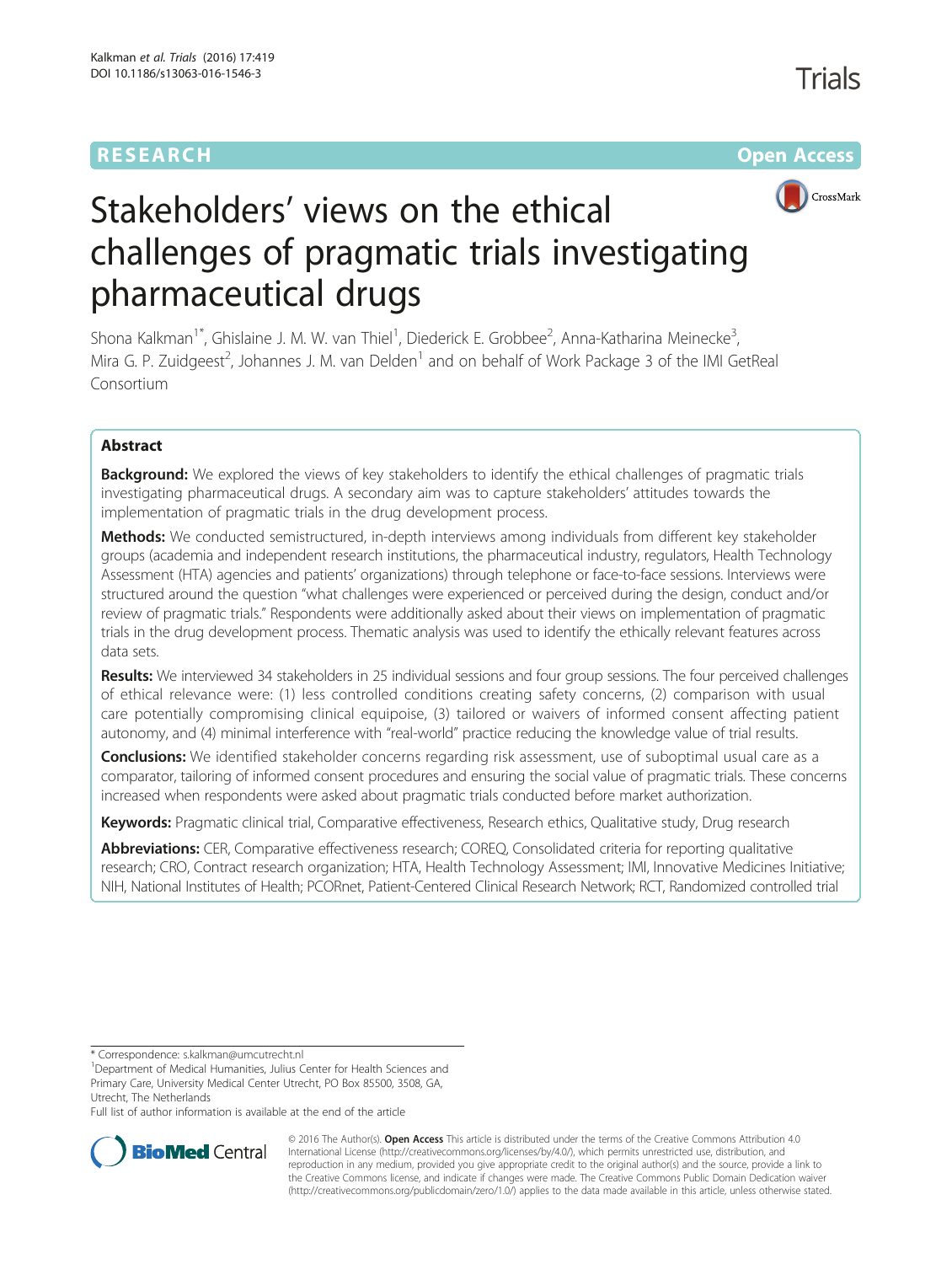# Background

The majority of randomized controlled trials (RCTs) in drug research are explanatory trials that focus on drug safety and efficacy [[1](#page-7-0), [2\]](#page-7-0). They are currently accepted as the highest source of evidence for market authorization decisions by regulatory bodies. However, explanatory approaches provide limited knowledge about how newly marketed drugs work once applied under "real-world" conditions and/or when compared with existing treatments for the same condition in clinical practice [[3, 4\]](#page-7-0).

The lack of generalizability in drug RCTs has led to a knowledge gap between what we know about the isolated biological effects of a pharmaceutical compound and what we know about its comparative effectiveness in daily medical practice [\[5](#page-7-0)–[9\]](#page-7-0). In 1967, Daniel Schwarz and Joseph Lellouch published their landmark paper in which they differentiate between explanatory and pragmatic RCTs [[10](#page-7-0)]. The authors noted that too often trialists were not properly addressing their research questions due to failure to match their trial design to the type of answers they were seeking. According to the authors, the explanatory approach should be used when the aim is to obtain information about whether a treatment works under ideal conditions. Hereto, a highly selected study population is required and extraneous effects (such as the placebo effect) ought to be ruled out. The pragmatic approach, on the other hand, has the aim of directly informing health care professionals by comparing treatments under the conditions they would be applied in practice (which includes extraneous effects) [[11](#page-7-0)]. In pragmatic research, existing treatments can be tested against one another for their comparative effectiveness in real life, or new treatments are compared with (a variety of) usual care for a specific condition. Because of the type of questions they seek to answer, pragmatic trials generate so-called "real-world evidence" which has potential to overcome the current knowledge gap between drug efficacy and effectiveness.

Though no trial is completely explanatory nor completely pragmatic, trial designs can be assessed as being either more explanatory (idealized circumstances) or more pragmatic (resembling usual or real-world care) within a continuum [\[12\]](#page-7-0). A trial that does not apply strict exclusion criteria (to better reflect the real-world population), that recruits patients with no more effort than would be used to engage patients in usual care and that allows physicians considerable flexibility in how they deliver the intervention, can be called more pragmatic than explanatory.

Recent collaborative initiatives to facilitate the conduct of pragmatic trials consist of the National Institutes of Health (NIH) Health Care Systems Research Collaboratory [[13\]](#page-7-0) and the US Patient-Centered Clinical Research Network (PCORnet) [[14](#page-7-0)]. In general terms, their mission is to increase the quality and reduce the costs of clinical research through stakeholder engagement and use of large amounts of health data. Pragmatic trials thus far have almost always been discussed as post-market authorization research. This renders pragmatic trials for many almost synonymous to pragmatic comparative effectiveness trials. However, real-world evidence on the comparative effectiveness of drugs can in principle also be collected by pragmatic trials in earlier phases of the drug life cycle. The Innovative Medicines Initiative's (IMI) multi-stakeholder GetReal Consortium has the objective of exploring new methods to incorporate real-world evidence earlier into the process of drug development to better inform health care decisionmakers about the real-world effectiveness of new drugs at market authorization [\[15](#page-7-0)].

Though regulatory bodies do not demand real-world studies for all approved products per se, the European Medicines Agency (EMA) does support the goals of pragmatic trials through the development of so-called "adaptive pathways." Adaptive pathways, according to the EMA, is a scientific concept for drug development which allows for early and progressive patient access to new drugs through conditional licensing, which requires real-world evidence collection to support clinical trial data through an iterative process [[16\]](#page-7-0). For conceptual clarity, we refer to pragmatic trials as RCTs that are "(d)esigned for the primary purpose of informing decision-makers regarding the comparative balance of benefits, burdens and risks of a biomedical or behavioral health intervention at the individual or population level" (a definition that does not distinguish between pre- and post-market authorization research) [[17\]](#page-7-0). We use real-world comparative effectiveness as a measure that can be evaluated both before and after market authorization of the tested drug, though we acknowledge that comparative effectiveness research (CER) is typically conducted with standard of care treatments.

Considering recent initiatives to implement pragmatic trials in routine health care settings—especially in earlier phases of the drug life cycle—parallel ethical evaluation appears warranted [[18](#page-7-0)]. Such evaluation seems to become even more compelling as recent debate has particularly focused on the ethical acceptability of pragmatic trials in terms of altering informed consent requirements [\[19\]](#page-7-0), the inclusion of vulnerable populations [[20\]](#page-7-0), determining adequate oversight practices [\[21](#page-7-0)], and the harms and benefits patients face in pragmatic trials [[22](#page-7-0)]. In the process of articulating the ethical challenges of pragmatic trials with pharmaceutical drugs – especially when implemented in drug development – stakeholders' views are an important source of information.

We performed a qualitative study to obtain insight into stakeholders' views on the ethical challenges of pragmatic trials comparing pharmaceutical treatments. To trace potential ethically relevant differences between pre- and post-market authorization pragmatic trials, a secondary aim was to capture stakeholders' attitudes towards the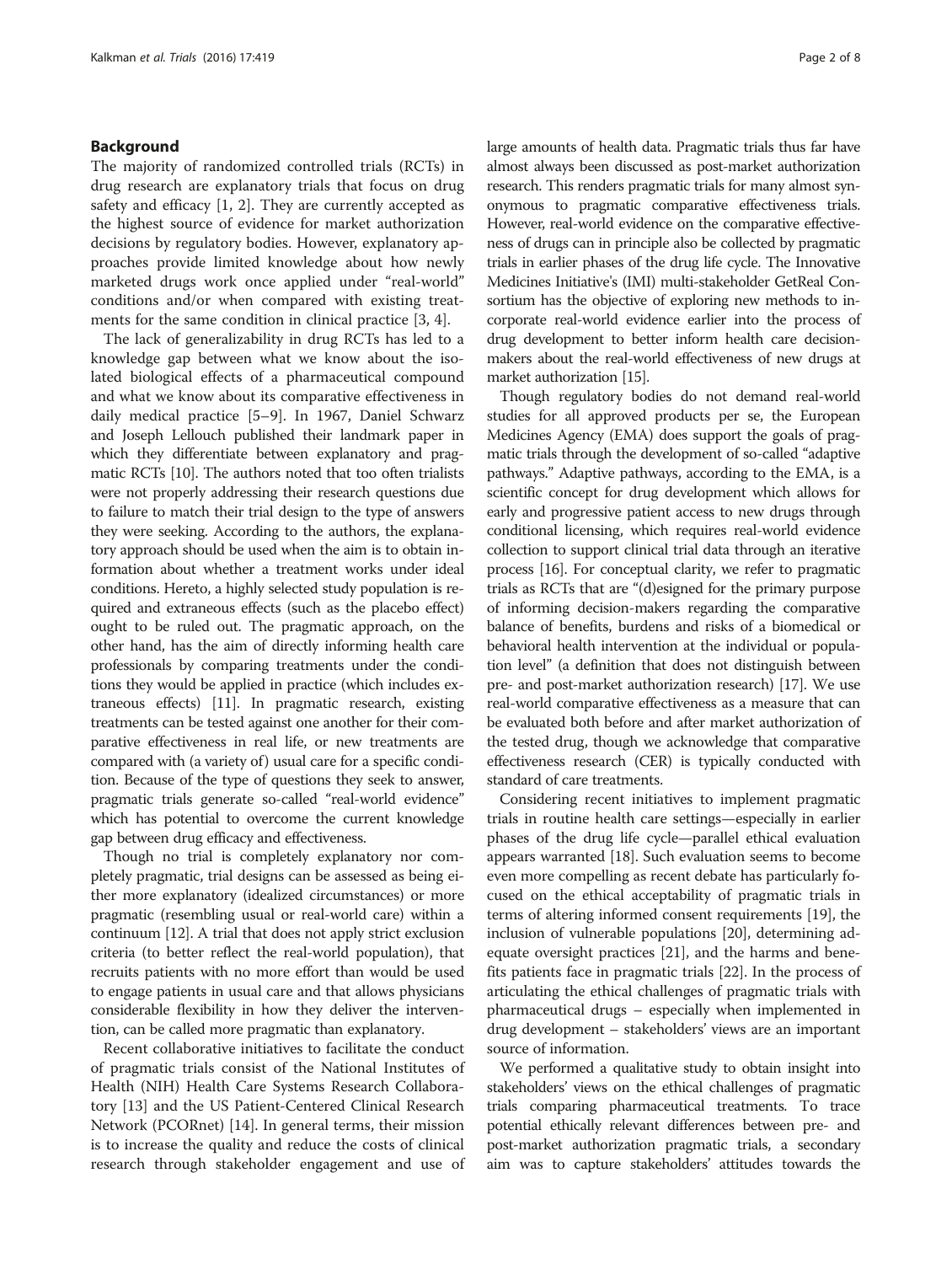implementation of pragmatic trials in drug development. This study was undertaken as part of the IMI GetReal Consortium [[15](#page-7-0)].

# Methods

# Study design and setting

This descriptive qualitative study aims to identify the experiences, perceptions and attitudes from the point of view of key stakeholders to explore the ethical challenges of pragmatic clinical trials investigating pharmaceutical drugs. Interviewees were identified from global stakeholders involved in the conduct of pragmatic trials and real-world studies, including stakeholders within academia, nonprofit research institutions, contract research organizations (CROs), the pharmaceutical industry, regulatory authorities, health care insurers and Health Technology Assessment (HTA) agencies as well as patient organizations. Table 1 provides a description of stakeholder characteristics. Since

| Table 1 Background of interviewed stakeholders |  |
|------------------------------------------------|--|
|------------------------------------------------|--|

| Respondent characteristics               | Number         |  |
|------------------------------------------|----------------|--|
|                                          | 34             |  |
| Sex                                      |                |  |
| Male                                     | 21             |  |
| Female                                   | 13             |  |
| IMI GetReal member                       |                |  |
| Yes                                      | 6              |  |
| No                                       | 28             |  |
| Country of professional residence        |                |  |
| The Netherlands                          | 9              |  |
| United Kingdom                           | 8              |  |
| Germany                                  | 5              |  |
| France                                   | $\overline{2}$ |  |
| Belgium                                  | 1              |  |
| Denmark                                  | 1              |  |
| <b>United States</b>                     | 7              |  |
| Israel                                   | 1              |  |
| Experience with pragmatic trials         |                |  |
| Yes                                      | 23             |  |
| No                                       | 11             |  |
| Stakeholder group                        |                |  |
| Pharmaceutical industry                  | 16             |  |
| Academia/nonprofit research institutions | 6              |  |
| Contract research organizations (CROs)   | 4              |  |
| Health Technology Assessment (HTA)       | $\overline{2}$ |  |
| Regulatory bodies                        | $\overline{2}$ |  |
| Patient representatives                  | 2              |  |
| Clinicians                               | 1              |  |
| Health insurers                          | 1              |  |

experience with pragmatic trials in this field is relatively scarce, respondents were identified by means of purposeful sampling. In total 42 stakeholders were approached by email for interviews; of these, two stakeholders declined an interview due to time constraints and six of them were nonresponders. Semistructured, in-depth interviews were conducted face-to-face or, when distance was a problem (e.g., for respondents located outside Europe), by telephone or through an online connection. Group interviews were set up with respondents who were involved in the same projects within one company or institution.

#### Selection of participants

An invitation email with an information sheet was sent to target participants identified through the network of the IMI GetReal Consortium, and by following recommendations from the interviewees (so-called snowball sampling) [\[23](#page-7-0)]. Stakeholders were first asked to describe their experience with either designing, conducting or assessing real-world studies in general or, more specifically, with pragmatic clinical trials. Subsequently, they were asked to elaborate on any relevant challenges or hurdles that were faced during the process. These challenges could either pertain to specific pragmatic design aspects as well as to more general complexities throughout the whole process of designing, conducting or assessing a pragmatic trial. When a respondent put forward a study that he or she was involved in which was relevant in terms of ethical challenges, this study was pinpointed for further enquiry if needed. Respondents were, in addition, asked to specifically reflect on implementation of pragmatic trials before regulatory approval of the test intervention. The design of the Salford Lung Study was described to stakeholders as an example of a pre-market authorization pragmatic trial (see Additional file [1](#page-6-0)) [[24](#page-7-0)]. Recruitment was terminated when saturation was reached, indicating that no new thematic content was found [\[25\]](#page-7-0).

All interviews were conducted between April and October 2014. They were conducted by a trained interviewer (SK) and took approximately 45–60 min. All interviews were audio-recorded with permission of the interviewees and transcribed verbatim. According to the Dutch Medical Research Involving Human Subjects Act, this type of study is exempt from ethical review. Verbal consent was obtained from all respondents prior to the interviews. The anonymity of respondents and institutions was maintained in the interview transcripts.

#### Analysis and reporting

Transcripts of the interviews were coded in NVivo qualitative data analysis software (version 10, QSR International Pty Ltd.). Thematic analysis was used to identify ethical considerations across data sets [\[26](#page-7-0)]. All interview transcripts were coded by SK. For validation purposes,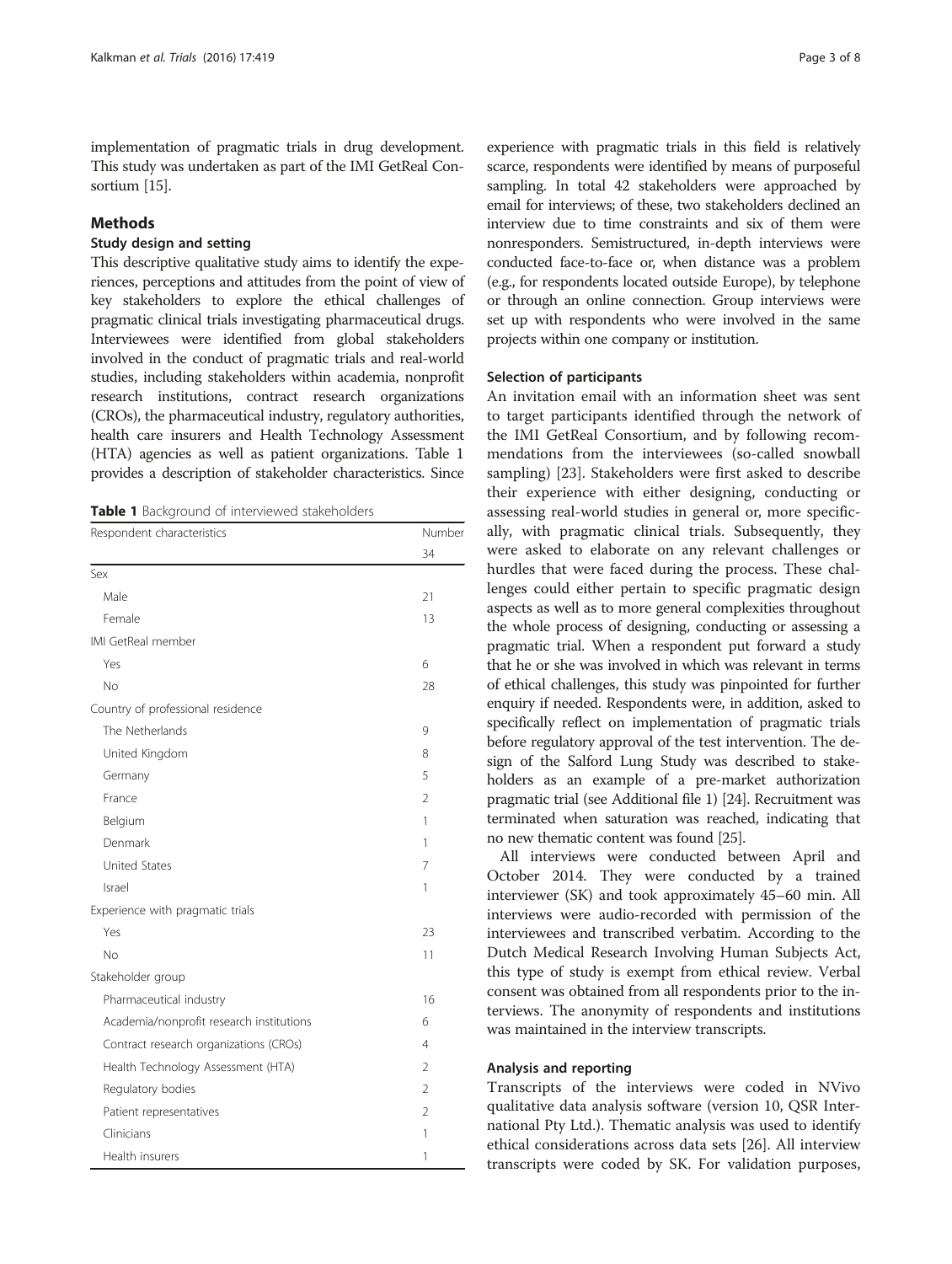14 out of 29 interviews were double-coded by two additional reviewers (GvT and AM), after which any discrepancies were discussed until consensus was reached. We used the consolidated criteria for reporting qualitative research (COREQ) checklist to guide the conduct, analysis and reporting of this study [[27](#page-7-0)]. See Additional file [2](#page-6-0) for the COREQ checklist.

# Results

Thirty-four stakeholders were interviewed in 25 individual interviews and four group interviews with a response rate of 34/42 (81 %). After analysis of the interview data, we identified four ethically relevant themes from the respondents' views on the ethical challenges of pragmatic trials investigating pharmaceutical drugs.

#### Less controlled conditions create safety concerns

Respondents believed that pragmatic trials do not have the degree of control that is required for more traditional RCTs, predominantly due to lack of a highly directive study protocol that physicians are instructed to follow. Physicians were thought to have considerable flexibility in how they prescribe the test drug in a pragmatic trial, i.e., prescribing the test drug as they would do with any newly marketed drug. It was also feared that physicians might prescribe doses beyond a drug's label indication creating safety issues for the patients enrolled. This raised critical questions with respect to the responsibilities that investigators have towards protecting the interests of the patients enrolled in a pragmatic trial, if indeed conducted under less controlled conditions.

On pre-market authorization pragmatic trials, respondents perceived less controlled conditions to be particularly problematic, assuming that at these stages safety and efficacy data for and clinical experience with the test drug is limited. Stakeholders supposed that in a pragmatic trial minimal interference in real-world conditions is strived for, indicating that after randomization safety and efficacy follow-up is performed in accordance with usual practice. A sizeable collection of safety and efficacy data was considered a precondition before a pre-market authorization pragmatic trial could proceed ethically. Nevertheless, it was expressed that—even in the presence of sufficient efficacy and safety data—patients might not always be called in for regular check-ups and adverse events may not be recorded accurately as follow-up is left to the treating physician:

"It seems that having commitments to safety monitoring, at an individual clinical level – like, that people come back with some frequency – and also at an aggregate level through data safety monitoring, is really important… To say the obvious, you are dealing with real people who have real medical needs, and if

there are alternatives available that are not what is being tested in the trial, we absolutely need to be responsible for the welfare of the people in our trial, and keep track of their disease." (Bioethicist on premarket authorization pragmatic trials)

# Comparison with suboptimal usual care compromises clinical equipoise

Respondents expressed that pragmatic trials could become ethically challenging when they incorporate "usual care" as a comparison group. Different interviewees referred to the SUPPORT study where the comparator arm (defined as "usual care") consisted of a range of practices across a spectrum [\[28](#page-7-0)]. Respondents stated that if usual medical practice is used as a comparator arm, it may expose subjects to less than optimal medical care.

A respondent within the pharmaceutical industry highlighted discussions with regulatory authorities about including usual care treatments in a randomized trial that were not believed to constitute the "standard of care" due to either insufficient quality of the treatments or their suboptimal delivery. The respondent also expressed the view that choosing a comparator that lacks quality would make the trial results less informative:

"The aim of a pragmatic trial is to record what is happening in real life; however, you may experience that you cannot proceed ethically with a pragmatic study when routine care is delivered poorly. That is an issue we all have to think about. It is always a matter of finding a balance between the real-world and a more controlled, closely monitored setting in an explanatory sense." (Pharmaceutical industry member with experience in clinical trial design and conduct)

# Tailored or waivers of informed consent infringes patient autonomy

Respondents stated that the real-world nature of pragmatic trials can be limited by additional requirements for research. If the informed consent procedure for a research intervention is more elaborate than the way consent is obtained for the same intervention in clinical practice, a pragmatic trial becomes less "real-world," as was voiced by different interviewees. Patients were said to behave differently if they are aware that they are participating in a trial (also known as the Hawthorne effect). In addition, the amount of paperwork and the time needed to complete the informed consent procedure were experienced to impede recruitment.

Some clinical investigators and bioethicists believed that the informed consent procedure for a pragmatic trial for marketed products could perhaps be tailored,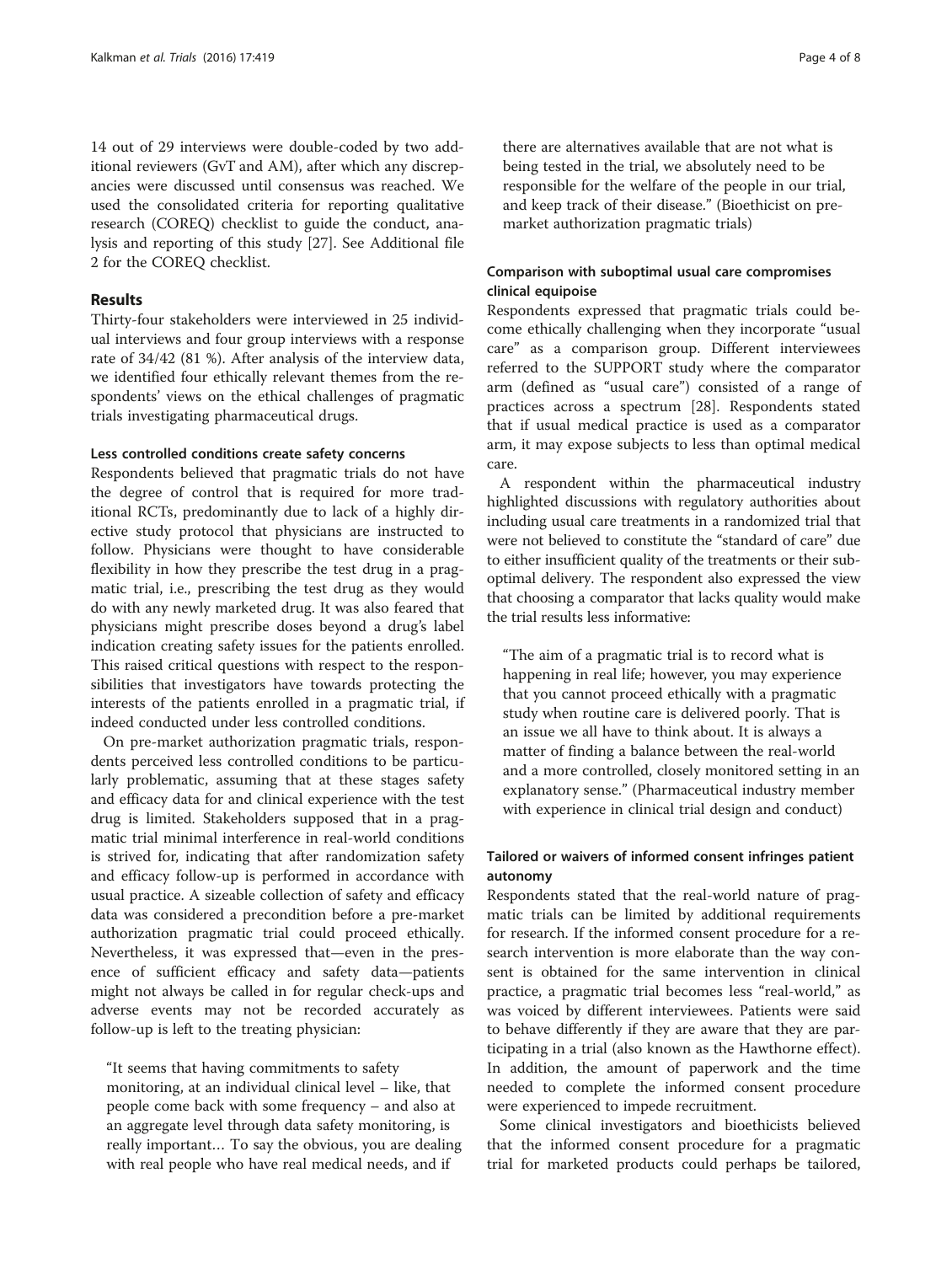though this would greatly depend on the particulars of the study:

"I think that there is no question that for an unapproved product you would always need informed consent, I don't want by implication to say that for approved products that you never do. But I think that discussions can be on the table and can be looked at by a case-tocase basis, for a pragmatic trial for an approved product." (Bioethicist on the difference between pre- and postmarket authorization pragmatic trials)

Respondents imagined that for some post-market authorization randomized research, informed consent perhaps could even be waived when the context would render it ethically acceptable. Justifications for waivers were named to be selection bias and limited generalizability of trial results. One bioethicist stated that, under certain specified circumstances, informed consent could be integrated into a routine clinic visit. A patient representative believed that when a patient's treating physician asks for informed consent for trial participation this would potentially endanger the patient's trust in receiving the best possible care from his or her physician. Another bioethicist questioned what waivers would exactly look like, either a complete waiver for informed consent or waivers for certain elements of the consent procedure.

Some interviewees expressed concerns that completely waiving informed consent would infringe patient autonomy as well as have a negative impact on patients' trust in biomedical research. Some bioethicists stated that even if randomization would not meaningfully affect patients' clinical outcome, they may have a legitimate base for preferring one study arm over the other due to expected side effects or dosing scheme. Bioethicists occasionally felt that researchers proposed waivers of consent merely out of convenience:

"Whether waivers are justified in drug trials really depends on the risks people bear, whether standard of care is withheld, whether it really is reasonably impossible to obtain consent in large patient numbers as that is what is often argued… I mean, is that truly so impossible? And is it impossible because of the large patient numbers or because patients would be unnecessarily burdened by the consent procedure? There is a difference there… And I believe that we should be really critical in reviewing waivers to assess whether it is really impossible or whether the waiver just acts as an excuse for the sake of convenience." (Bioethicist on waivers of consent for post-market authorization pragmatic trials)

All interviewees expressed concerns for reducing informed consent requirements for unapproved products

due to lack of real-world experience and the presumed limited knowledge base in terms of safety and efficacy.

# Minimal interference with real-world practice drives arms to equivalence

According to some respondents, a pragmatic trial allows a considerable degree of physician flexibility with regards to altering patients' treatment while retaining them in the trial. Such flexibility was perceived to serve two ends: first, to ensure that patients enrolled in a pragmatic trial are treated optimally, and second, that a pragmatic trial remains as pragmatic as possible. This means that during a trial a patient can switch to an alternative treatment to the one they were initially randomized to, as would also be the case in real life. However, a clinical investigator had observed in a number of cases that allowing patients to switch in the course of their treatment inherently had driven the study arms to equivalence. In these cases, the intervention arm would then not separate from the comparator:

"I would like to emphasize again this problem of very pragmatic trials, which is the lack of separation (between arms). Among all the (published) pragmatic clinical trials (in the literature) – there aren't that many of them compared to the number of RCTs done – but of the ones that are out there, I think only a couple out of maybe a dozen were able to differentiate the arms. Again, if you have confident physicians, intent-to-treat analytic approaches and a very pragmatic protocol, give it enough time, physicians doing what they typically do, will end up driving the arms to equivalence." (Pharmaceutical industry member on industrysponsored pragmatic trials)

Different respondents commented on this phenomenon, saying that in designing a pragmatic trial efforts should be directed at ensuring that the trial results will be informative. Though respondents identified this issue as a predominantly operational challenge, we additionally label it an ethical one as respondents seem to imply that such trial results do not sufficiently contribute to science and society.

#### **Discussion**

In this qualitative study we interviewed 34 stakeholders to identify the experienced and perceived ethical challenges related to (early) implementation of pragmatic clinical trials with pharmaceutical drugs. Design choices approximating real-world conditions may be necessary to answer a pragmatic research question, yet have been shown to give rise to perceived ethical challenges in four domains: (1) less controlled conditions creating safety concerns, (2) comparison with suboptimal usual care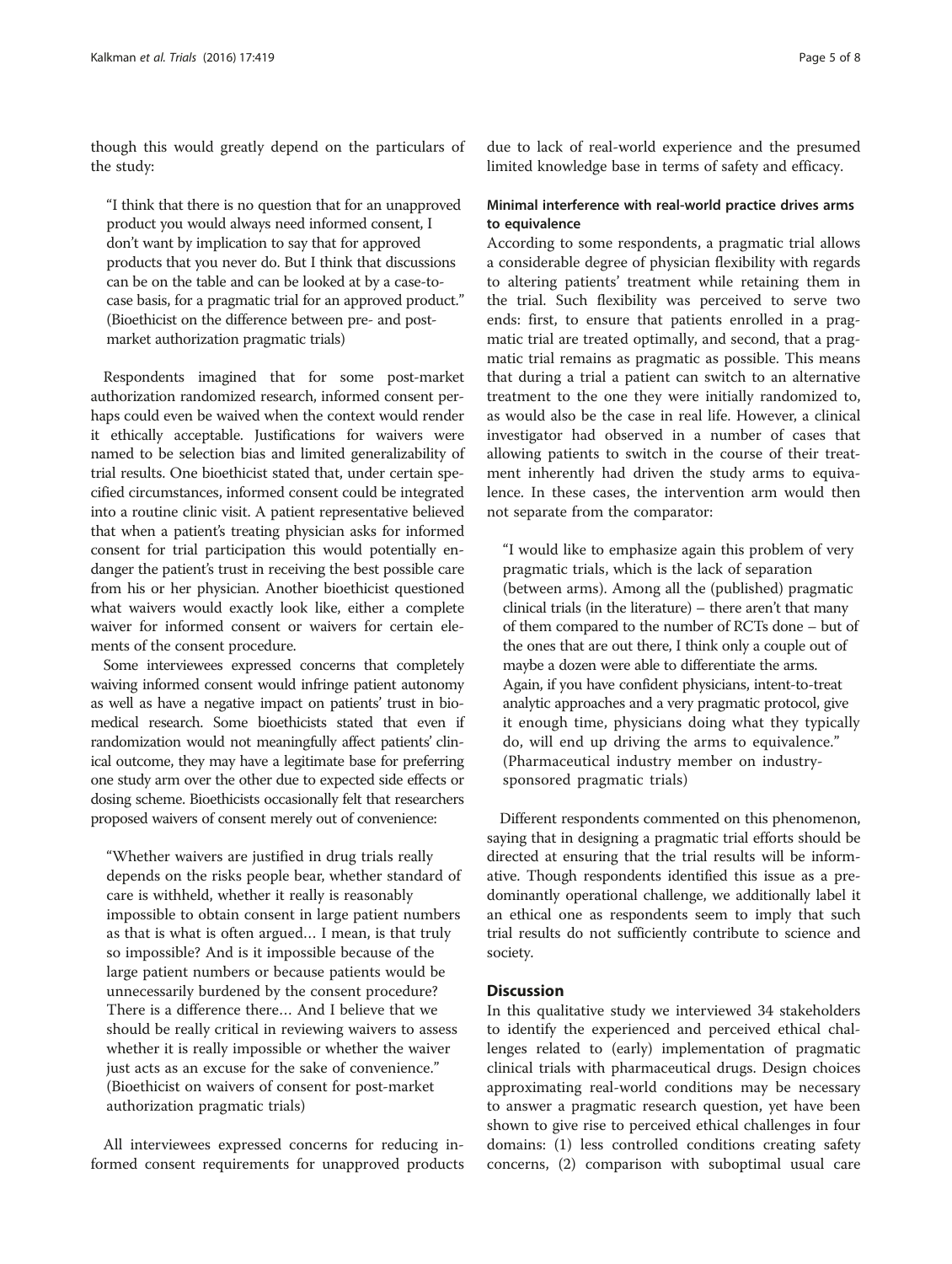compromising clinical equipoise, (3) tailored or waivers of informed consent infringing patient autonomy, and (4) minimal interference with real-world practice reducing the knowledge value of the results. The majority of the respondents believed that real-world evidence generation was valuable and necessary; however, pre-market authorization implementation of pragmatic trials was considered to increase ethical concerns as the investigational treatments would not yet have received regulatory approval.

The first challenge relates to the less controlled, realworld conditions in which a pragmatic trial is supposed to be conducted. Safety concerns were expressed about limited pre-trial data in pre-market authorization pragmatic trials, which exposes the underlying question of how much explanatory data needs to be available to control for risk of harm in more heterogeneous populations. Other concerns related to physicians' flexibility in delivering the test intervention in routine practice: lack of a detailed study protocol or lack of protocol adherence was questioned to adequately protect the safety of enrolled patients, more so in pragmatic trials before market authorization. These concerns raise questions about the duties and responsibilities of investigators: what should investigators do when they suspect or observe that some patients in the test arm are not receiving optimal medical care? Though safety concerns were expressed within a pragmatic trial, none of the interviewees mentioned patient safety in the absence of real-world evidence outside a trial context. The current system moves from closely monitored trials to the use of new interventions in clinical practice with typically only minimal monitoring and limited, unstructured collection of safety data. Pragmatic trials could address this question of safety in routine care before allowing widespread use. One could thus argue that pragmatic trials are an important step towards increasing safe use of new drugs among the real-world patient population and can be viewed as a strong ethical reason to perform such trials, particularly in situations where there is no efficacy or safety data comparing two comparable treatments.

The second challenge consists of determining whether it is justified to randomize patients to different treatment patterns used in practice, especially when the trial is conducted under real-world conditions (supposedly under less control than in more traditional RCTs). It was questioned whether usual care ought to be submitted to randomized investigation when it consists of a range of treatments (each displaying a different risk-benefit profile) or when the treatment standard might be delivered suboptimally in the real-world setting. Ethically, there must exist a state of clinical equipoise about the net preferred medical treatment prior to randomizing patients to different interventions [[29](#page-7-0)]; however, respondents echoed existing disputes about the adequacy of, or

evidence base for, the interventions proposed for a trial. The ultimate goal of clinical trials is to meaningfully contribute to the understanding of different treatment effects, to which usual care comparisons have proven challenging [\[30](#page-7-0)]. Kass and colleagues state that "substantial evidence now points to the frequency and severity of the clinical harms that patients experience as a consequence of the medical errors and lack of supervision that occur in clinical care" [[31\]](#page-7-0). For Kass and colleagues, however, the problem of underprotection in clinical care acts as a powerful incentive to undertake improvement efforts, such as comparative effectiveness research, directed at establishing which of two or more widely used treatments for the same indication works best for which patients.

Third, respondents acknowledged that informed consent procedures for post-market authorization pragmatic trials might not necessarily be as extensive as for premarket authorization research. The more real-life a trial is aspired to be, the less room there seems to be for obtaining trial-specific informed consent (in accordance with Good Clinical Practice Guidelines), as was verbalized by respondents. Some investigators stated that the mere act of asking consent from patients interferes with real-life conditions. In order to be able to judge to what extent research consent is truly intrusive, we remark that is important to have an accurate understanding of how consent is obtained for a specific intervention in clinical practice. In the literature, modified consent has been suggested for certain pragmatic trials [\[19, 31](#page-7-0)–[35\]](#page-7-0). For some pragmatic trials with standard of care treatments, even waivers have been proposed [\[36](#page-7-0)]. These suggestions have sparked controversy which was paralleled in the interviews, displaying concerns of infringing patient autonomy.

Lastly, it was understood that if a patient or physician enrolled in a pragmatic trial prefers an alternative treatment to the one the patient was initially randomized to, the patient can be allowed to change treatments while staying in the study. Respondents experienced the switching between study arms to drive the arms to equivalence, which to some indicated that the trial results are less informative because the comparator does not separate from the test drug. However, one could argue that if no treatment effects are observed in a pragmatic trial that allows switching, this is the real-life net effect – a finding that provides science and society with valuable answers to what in reality has no added benefit. Grobbee and Hoes have observed that there is ample confusion about the nature of pragmatic trials. They state that "crossover" from one treatment arm to the other can occur in both pragmatic *and* explanatory trials, and that this may not be problematic as long as patients are analyzed by means of intention-to-treat approaches [[11](#page-7-0)]. Moreover, not allowing patients to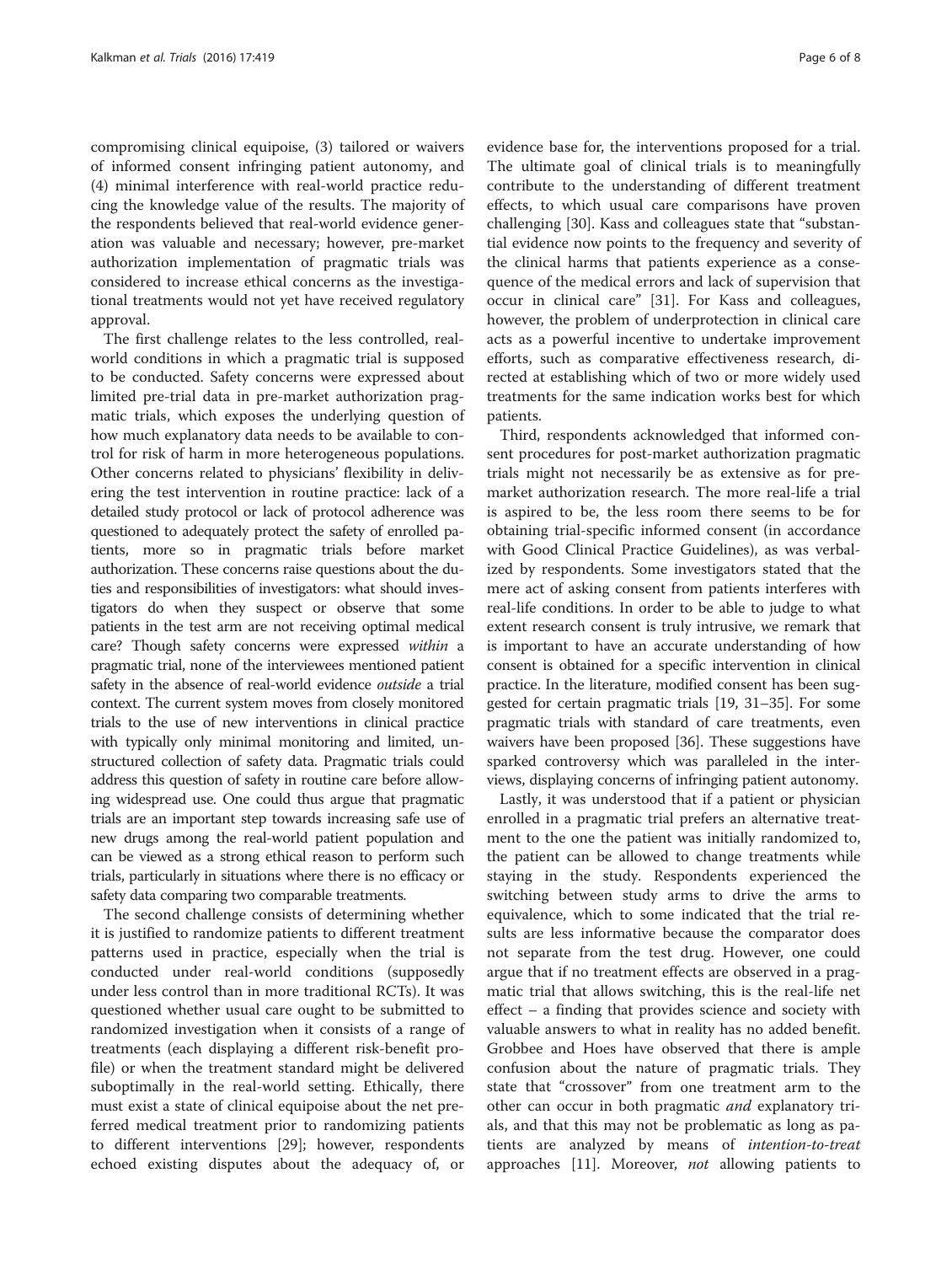<span id="page-6-0"></span>switch treatments could lead to a delay in optimal care for the individual patients enrolled as well as make patients less satisfied with the overall treatment they received. However, if many crossovers are expected sample size might need to be increased when the clinically meaningful difference is smaller than the expected difference based on perfect protocol adherence. The observed attitudes towards switching highlight the need to specify what the value is that pragmatic trial results hold for society and how their value can be optimized.

We note that this explorative, qualitative study had some limitations. The difficulty with addressing the issues of pragmatic trials *in general* is that the term "pragmatic trial" refers to a range of RCTs across a continuum, each trial displaying different design features and each testing a different type of intervention. Due to the exploratory nature of our study we did not narrow down towards respondents what we understood to be a pragmatic trial. Thus, stakeholders' implicit assumptions about design characteristics have likely influenced the ethical challenges foreseen. This means that for some pragmatic trials a raised challenge might be an issue, whereas in others it is not: e.g., detailed protocols have been observed in some trials that are self-described as pragmatic but in others they may be completely absent. From the interviews it also became clear that different, sometimes erroneous assumptions about a pragmatic trial were held. One respondent doubted whether a pragmatic trial entailed randomization or not. In addition, experiences, perceptions, opinions and speculation are ideally separated in the analysis; however, in practice this is difficult to do. Nevertheless, we believe that our study provides some valuable insights into the ethical issues of (early) pragmatic trials and, in addition, exposes some persistent difficulties in the discourse about pragmatic trials in terms of their definition and design features.

Pragmatic clinical trials are welcomed as a valuable means to obtaining the type of high-quality scientific evidence that has the potential to directly enhance health care decision-making [\[5](#page-7-0)–[9](#page-7-0), [17\]](#page-7-0). However, heated discussion still continues on when and how to do it, both practically and ethically. In a previous review of the literature, we found that different attitudes towards the moral relevance of the intertwinement of research and clinical care led to discussions about whether current clinical trial regulations are sufficient to protect the rights and interests of patients enrolled in pragmatic trials [\[21\]](#page-7-0). We believe that the experiences and perceptions identified in this qualitative study provide an important base for improving our understanding of the ethical complexities of pragmatic trials and their potential implementation in the drug development process. Further work in terms of methodological analysis and ethical evaluation is needed to flesh out which concerns pose truly meaningful ethical challenges and which do not.

## **Conclusions**

Recent collaborative initiatives are exploring ways to facilitate the (early) implementation of pragmatic trials in routine health care settings. To do so effectively and responsibly, the ethical challenges of pragmatic trials need to be identified and addressed. We performed a qualitative study among stakeholders in the field of drug research as a means to capture views of these challenges. With respect to pragmatic trials with pharmaceutical drugs, respondents perceived potential ethical challenges relating to the presumed lack of control, the use of routine care as a comparator, the need for modified informed consent and the power of a pragmatic trial to detect differences when crossover is allowed. We identified the related ethical challenges of risk assessment, evaluating the acceptability of usual care as a comparator and the tailoring of informed consent procedures as well as ensuring that the trial results have knowledge value. Further exploration of these perceived concerns and challenges is key to grasping the ethically relevant features of the whole range of pragmatic trials, from their implementation in drug development to their use in post-market authorization research.

# Additional files

[Additional file 1:](dx.doi.org/10.1186/s13063-016-1546-3) Characteristics of the Salford Lung Study (GSK, UK) [[24](#page-7-0)]. (DOC 25 kb)

[Additional file 2:](dx.doi.org/10.1186/s13063-016-1546-3) Consolidated criteria for reporting qualitative research (COREQ) checklist. (DOCX 23 kb)

#### Acknowledgements

The research leading to these results was conducted as part of the IMI GetReal Consortium. For further information please refer to [www.imi](http://www.imi-getreal.eu/)[getreal.eu](http://www.imi-getreal.eu/).

#### Funding

The work leading to these results has received support from the Innovative Medicines Initiative Joint Undertaking under grant agreement number 115546, resources of which are composed of financial contribution from the European Union's Seventh Framework Programme (FP7/2007-2013) and EFPIA companies' in-kind contribution.

#### Authors' contributions

SK led the research, conducted interviews and analysis, and wrote the manuscript. GvT, DG and JvD supervised the fellowship research project. MZ advised SK during study development, conduct and reporting. AM conducted analysis quality control on a proportion of interviews. All authors read and approved the final manuscript.

#### Competing interests

The authors declare that they have no competing interests.

#### Author details

<sup>1</sup>Department of Medical Humanities, Julius Center for Health Sciences and Primary Care, University Medical Center Utrecht, PO Box 85500, 3508, GA, Utrecht, The Netherlands. <sup>2</sup>Department of Epidemiology, Julius Center for Health Sciences and Primary Care, University Medical Center Utrecht, Utrecht, The Netherlands. <sup>3</sup>GMACS GHEOR, Bayer Pharma AG, Wuppertal, Germany.

Received: 21 October 2015 Accepted: 9 August 2016 Published online: 22 August 2016